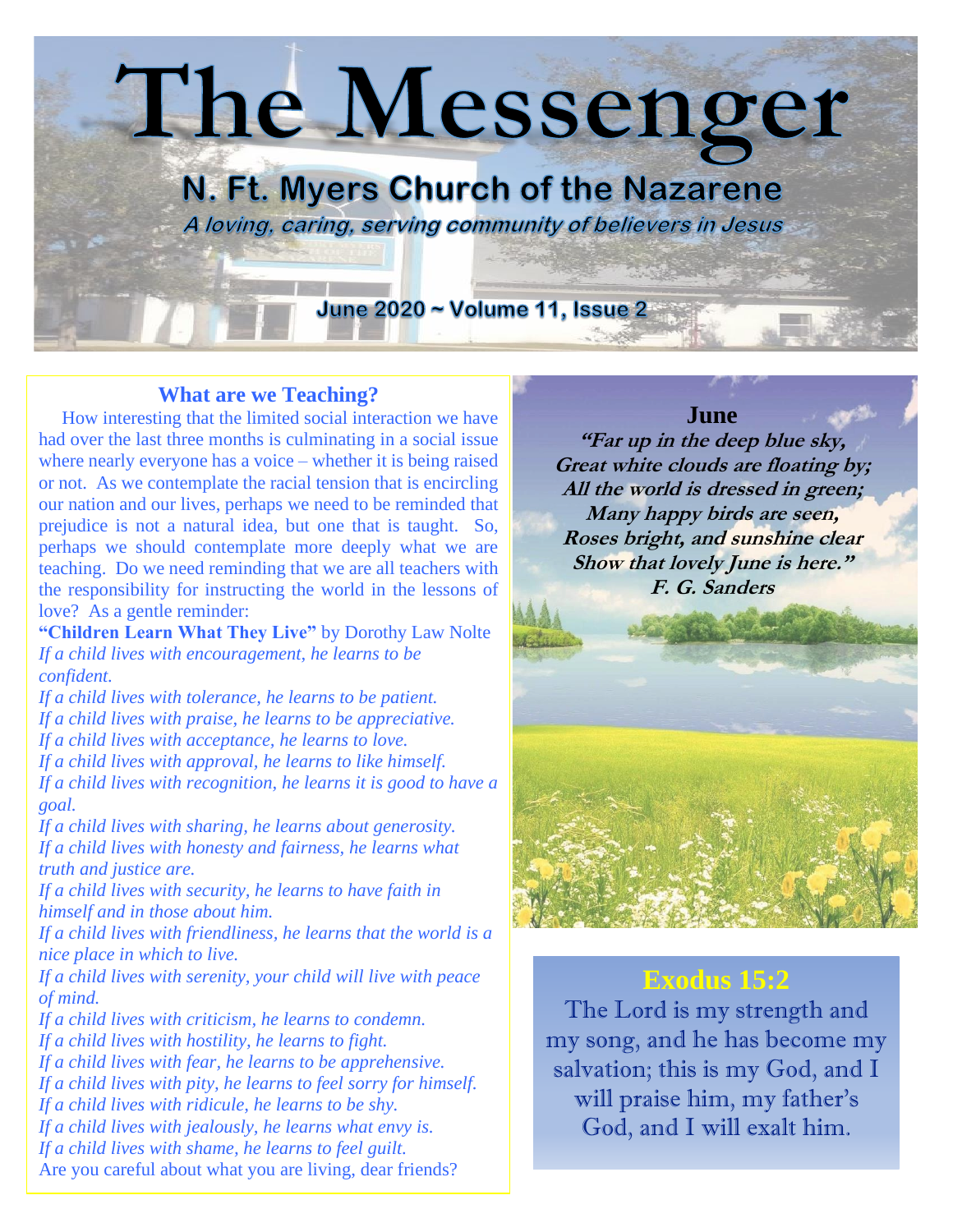## **June Birthdays & Anniversaries**

- 1 Darlene Roach
- 6 Paul & Grace Bolling Van & Becky Garner
- 7 Craig Smith
- 08 Wellma Owens
- 09 Richard & Sheryl Colie
- 11 Phoebe Barr
- 13 Lillian Love
- 15 Betty Garten
- 17 Craig & Libby Smith
- 19 Diane Bowker Dan Joslin
- 22 Gary & Judy Rice
- 24 Kathy Parker
- 26 Beth Garner
- 28 Galen Clark





# **June Calendar** 1 – Church Board Meeting

11-13 – Church Yard Sale 14 – Church Reopening 21 – Father's Day

 Join us for our Wednesday night devotional at 6:00 P.M. on Facebook live-streaming.

 Arnold Burris will continue to offer a Bible study at 6 P.M. Tuesdays and Pastor Becky will continue to bring a Bible study at 7 P.M. on Thursdays on their personal FB pages.

 If you cannot tune in at those times, you may watch the recorded Bible studies later. **Facebook Page:** North Fort Myers Church of the Nazarene

Doug Keuther Patrick Lindsey Betty Coolie Ben Bergman June Carsey **Rich Harris** Nikki Morgan Anna Marie Anderson Phoebe Barr Elis Lodge Pastor Tim Taylor Pastor Jim Spear Laurel Chapman Judi Predko's family Eileen Massett Mark & Lisa Koch Ernie Rybold Paul Jones Betty Predko Tom Blakeman Sheryl Colie & Family Tim Dillehay Dorothy Chapman Paul & Grace Boling Ardyth Eldridge Marlene Ryan Joseph Groves Lorraine Jungles Mark & Kim Barr Louis Perez The Monroe Family Dave Peck Kenny & Gail Goodman Phyllis Obney Regina Williams Allice Daugherty Children & Teen Depts. Eileen Jennings Kitty Baxter Our District Family

### **Prayer Needs:**

Linda Fregeau Dominic Tannoia Amanda Blackburn Ida Chaplow

A Youth Pastor Unsaved Loved Ones Those affected negatively by the Corona Virus



 If you are at all uncomfortable returning to onsite worship services – we will continue to record our services, so we encourage you to continue to watch our services online at:

<https://www.nfmnazarene.com/messages>

 **The church board has made the decision to begin holding onsite worship on June 14, at 10:45 A.M.**

 The building will be thoroughly cleaned before opening. Doors will be propped open and hand sanitizing stations will be available at each entrance. Chairs and rows will be roped off to encourage appropriate social distancing. Offering will be dropped into a container as we enter or exit. Words will continue to be on the screen, and you are encouraged to bring your Bible and avoid using the hymnals and Bibles in the chairs. We will not hold Bible studies before church and will try to keep our time together under one hour. Rather than trying to record names, we will be taking a snapshot of the congregation each week in order to be able to contact anyone about contamination should the need arise.

 We encourage you to stay home if you are not feeling well and wear a mask if you are more comfortable doing so.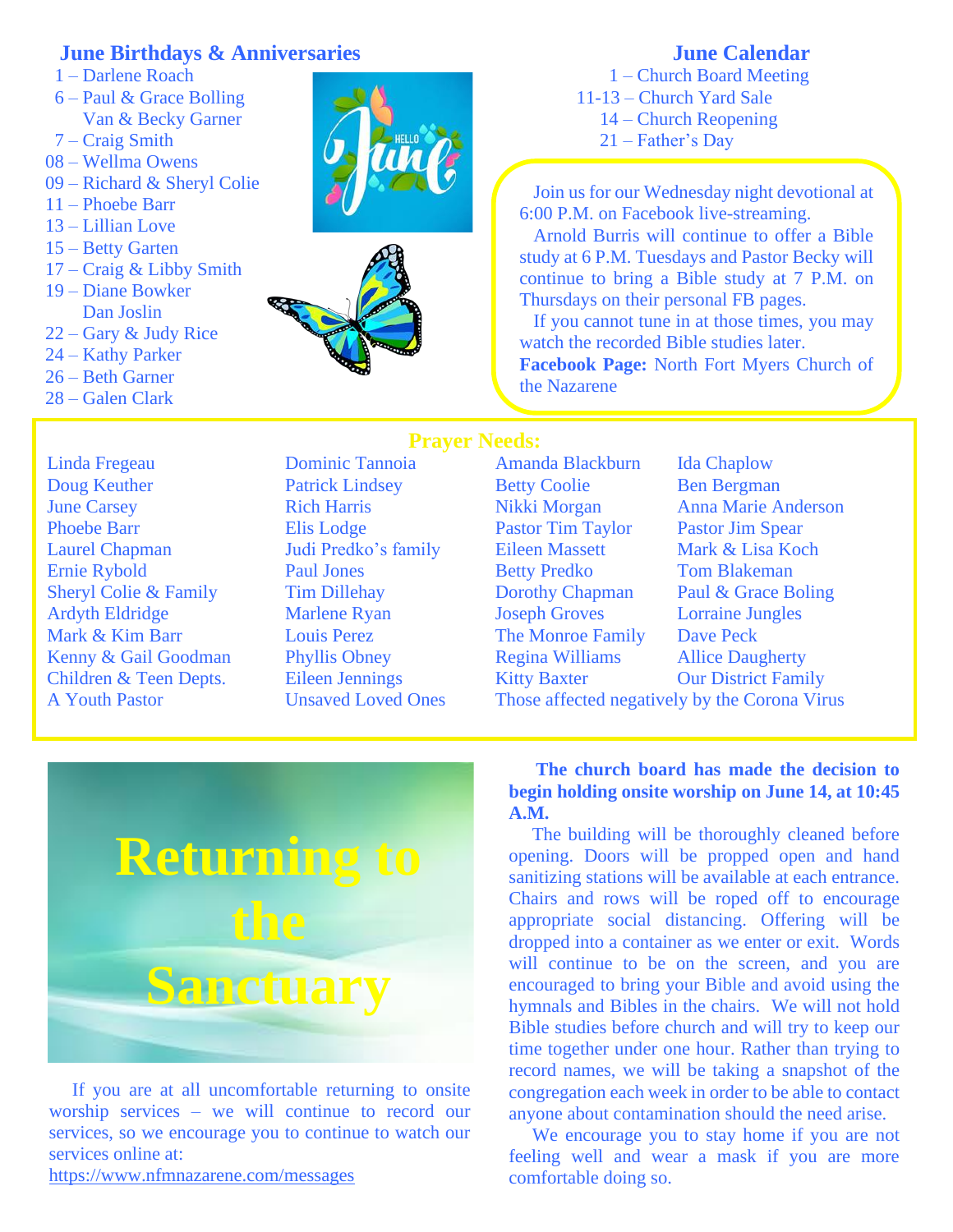With our summer "up in the air" and so few special dates planned, we thought you might like to celebrate **some very special days on your own. Here is a list of just a few recognized special days for June:**

**June 13**

### **June 1**

[Dare Day](http://www.holidayinsights.com/moreholidays/June/dareday.htm) [National Trails Day](http://www.holidayinsights.com/moreholidays/June/national-trails-day.htm) **June 2** [National Rocky Road Day](http://www.holidayinsights.com/moreholidays/June/rockyroadday.htm) **June 4** [Applesauce Cake Day](http://www.holidayinsights.com/moreholidays/June/applecakeday.htm) [Hug Your Cat](http://www.holidayinsights.com/moreholidays/June/hugyourcatday.htm) Day **June 5** [Hot Air Balloon Day](http://www.holidayinsights.com/moreholidays/June/hot-air-balloon-day.htm) [National Doughnut Day](http://www.holidayinsights.com/moreholidays/June/doughnutday.htm) **June 6** [D-Day, WWII](http://www.holidayinsights.com/moreholidays/June/wwii-d-day.htm) [National Gardening Exercise Day](http://www.holidayinsights.com/other/gardeningexercise.htm) [National Yo-Yo Day](http://www.holidayinsights.com/other/yoyoday.htm) **June 7** [National Chocolate Ice Cream Day](http://www.holidayinsights.com/moreholidays/June/chocolateicecream.htm) [National Frozen Yogurt Day](http://www.holidayinsights.com/moreholidays/February/frozen-yogurt-day.htm) **June 8** [Best Friends Day](http://www.holidayinsights.com/moreholidays/June/bestfriendday.htm) [Name Your Poison Day](http://www.holidayinsights.com/moreholidays/June/nameyourpoison.htm) [World Ocean Day](http://www.holidayinsights.com/moreholidays/June/world-ocean-day.htm) **June 9** [Donald Duck Day](http://www.holidayinsights.com/moreholidays/June/donaldduckday.htm) [National Strawberry Rhubarb Pie Day](http://www.holidayinsights.com/moreholidays/June/national-strawberry-rhubarb-pie-day.htm) **June 10** [Iced Tea Day](http://www.holidayinsights.com/moreholidays/June/icedteaday.htm) **June 11** [National Corn on the Cob Day](http://www.holidayinsights.com/moreholidays/June/national-corn-cob-day.htm) **June 12** [National Flip Flop Day](http://www.holidayinsights.com/moreholidays/June/national-flip-flop-day.htm) [National Peanut Butter Cookie Day](http://www.holidayinsights.com/moreholidays/June/peanut-butter-cookie-day.htm)





**June 20 June 21 June22 June 23 June 26**



[National Weed Your Garden Day](http://www.holidayinsights.com/moreholidays/June/weed-your-garden-day.htm) [Sewing Machine Day](http://www.holidayinsights.com/moreholidays/June/sewingmachineday.htm) **June 14** [Flag Day](http://www.holidayinsights.com/other/flagday.htm) **June 15** [Smile Power Day](http://www.holidayinsights.com/moreholidays/June/smilepowerday.htm) **June 17** [Eat Your Vegetables Day](http://www.holidayinsights.com/other/eatyourvegetablesday.htm) **June 18** [Go Fishing Day](http://www.holidayinsights.com/moreholidays/June/gofishingday.htm) [International Panic Day](http://www.holidayinsights.com/moreholidays/June/intlpanicday.htm) **June 19 [Juneteenth](http://www.holidayinsights.com/other/juneteenth.htm)** [Take a Road Trip Day](http://www.holidayinsights.com/moreholidays/June/take-road-trip-day.htm) [Ice Cream Soda Day](http://www.holidayinsights.com/moreholidays/June/icecreamsodaday.htm) [National Bald Eagle Day](http://www.holidayinsights.com/moreholidays/June/american-bald-eagle-day.htm) [Father's Day](http://www.holidayinsights.com/other/father.htm) [National Sea Shell Day](http://www.holidayinsights.com/moreholidays/June/national-sea-shell-day.htm) [National Turkey Lovers Day](http://www.holidayinsights.com/moreholidays/June/national-turkey-lovers-day.htm) [National Chocolate Eclair Day](http://www.holidayinsights.com/moreholidays/June/chocolateeclair.htm) [National Onion Ring Day](http://www.holidayinsights.com/moreholidays/June/national-onion-ring-day.htm) [International Widows Day](http://www.holidayinsights.com/moreholidays/June/international-widows-day.htm) [Beautician's Day](http://www.holidayinsights.com/moreholidays/June/beauticianday.htm) [Forgiveness Day](http://www.holidayinsights.com/moreholidays/June/forgivenessday.htm) **June 27** [National Onion Day](http://www.holidayinsights.com/moreholidays/June/national-onion-day.htm)





June  $11 - 12 - 13$  $8:00 A M = 2:00 P M$ 

Given the enormous number of donations the church has received in recent months, it is time to have another yard sale. Most tables will be outside – weather permitting – in order to make certain to provide the safest environment possible. If you have donations or want to volunteer to help, please contact Lucille Logan. See you there!

We have placed our church directory online at nfmnazarene.com. If you wish to be able to access the directory, you must have a password – which we will change periodically. Contact Pastor Becky or a church board member for that password. We are also working on a Church app for your smartphone. The app will allow you to access the church services, prayer requests, messages, online giving, and much more. More information soon.